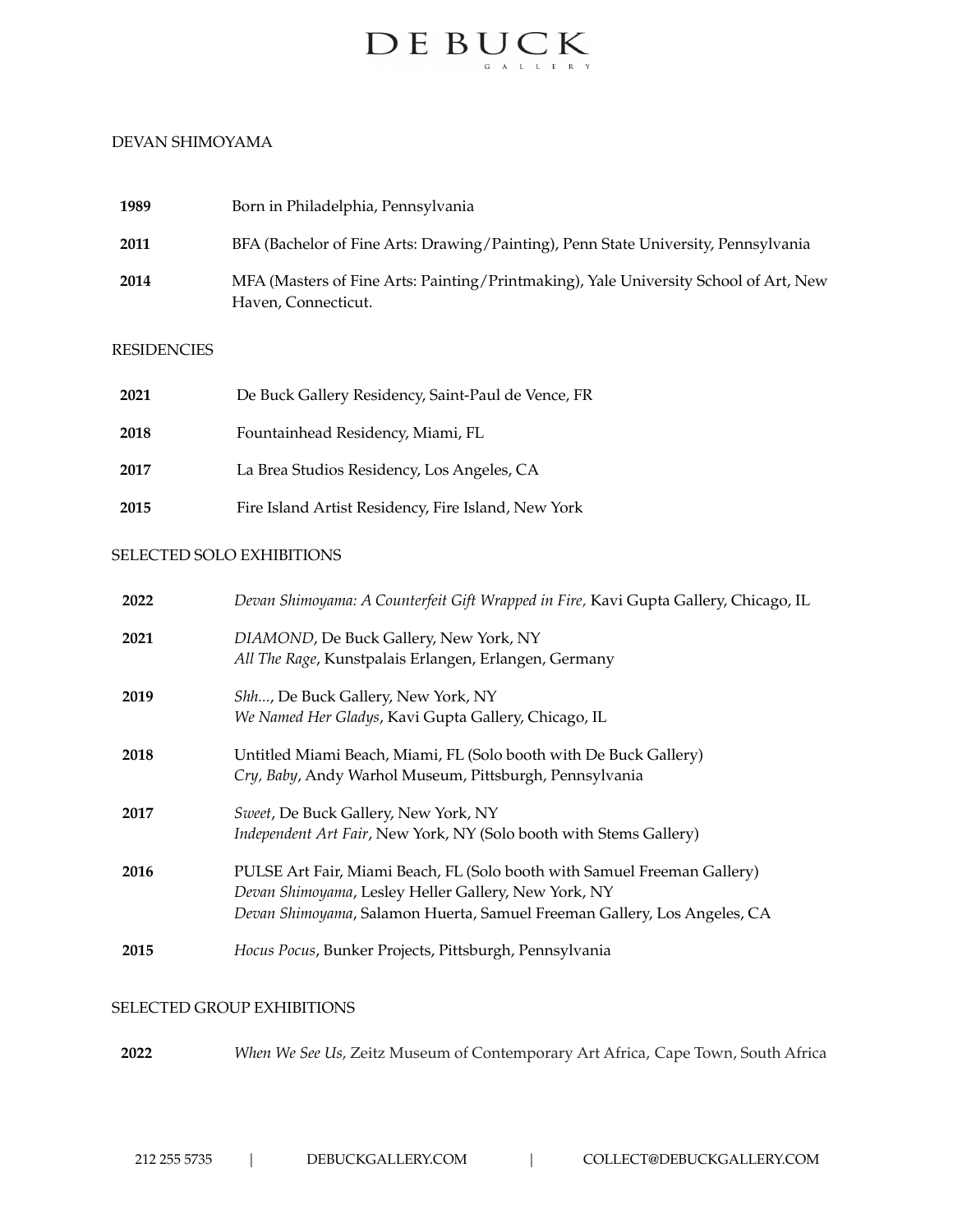

|      | The Regional, Kemper Museum of Contemporary Art, Kansas City, MO<br>Garmenting: Costume as Contemporary Art, Curated by Alexandra Schwartz, Museum of<br>Art and Design, New York, NY<br>Elegies: Still Lifes in Contemporary Art, Curated by Monique Long, Museum of the<br>African Diaspora, San Francisco, CA<br>Oh Gods of Dust and Rainbows, FRONT International Triennial, Cleveland, OH                                                                                                  |
|------|-------------------------------------------------------------------------------------------------------------------------------------------------------------------------------------------------------------------------------------------------------------------------------------------------------------------------------------------------------------------------------------------------------------------------------------------------------------------------------------------------|
| 2021 | Futures, The Smithsonian Institution, Arts + Industries, Washington, D.C., VA                                                                                                                                                                                                                                                                                                                                                                                                                   |
| 2020 | Sound and Color, Miles McEnery Gallery, New York, NY<br>Tell Me Your Story, Kunsthal KAdE, Amersfoort, The Netherlands                                                                                                                                                                                                                                                                                                                                                                          |
| 2019 | The Hoodie, Het Nieuwe Instituut, Rotterdam, the Netherlands<br>Translating Valence: redefining black male identity, Urban Institute for Contemporary Arts,<br>Grand Rapids, MI<br>The GAG, Curated by Devan Shimoyama, De Buck Gallery, New York, NY<br>Men of Change: Power. Triumph. Truth, Smithsonian Institution Traveling Exhibition<br>Conjuring Wholeness in the Wake of Rupture, De Buck Gallery, New York, NY                                                                        |
| 2018 | Parallel Lives, Kavi Gupta Gallery, Chicago, IL<br>2018 LOVE 2018: Purple Hearts, LeRoy Neiman Gallery, New York, NY                                                                                                                                                                                                                                                                                                                                                                            |
| 2017 | Fictions, Studio Museum in Harlem, New York, NY<br>He's American, Pittsburgh Center For the Arts, Pittsburgh, Pennsylvania (with Danny<br>Ferrell)                                                                                                                                                                                                                                                                                                                                              |
| 2016 | Myth and Body, Lesley Heller Gallery, New York, New York (with Rachel Stern)<br>Fictions, Studio Museum in Harlem, New York, NY<br>Life and Living, Hudson Valley LGBTQ Center, Kingston, NY<br>Cultural Landscapes, The Fed Galleries at KCAD, Grand Rapids, MI<br>Bedazzled, Lehman College Gallery, Bronx, NY<br>The Soul of Black Art: A Collector's View, Upfor Gallery, Portland, OR<br>Introspective, BravinLee Programs, New York, NY<br>Crystal Vision, Bunker Projects, Pittsburg, PA |
| 2015 | Love Is Love, Emmanuel Gallery, Denver, Colorado<br>It Does and It Doesn't, Alter Space, San Francisco, California<br>UNLOADED, Northern Illinois University Art Museum, Dekalb, Illinois<br>Realities in Contemporary Video Art, Screening, Fondation des Etats Unis, Paris<br>PaperRoute 66, BravinLee Programs, New York, New York                                                                                                                                                           |

### SELECTED AWARDS

- **2016** PULSE Prize PULSE Miami Beach
- **2013** Al Held Fellowship, Yale School of Art